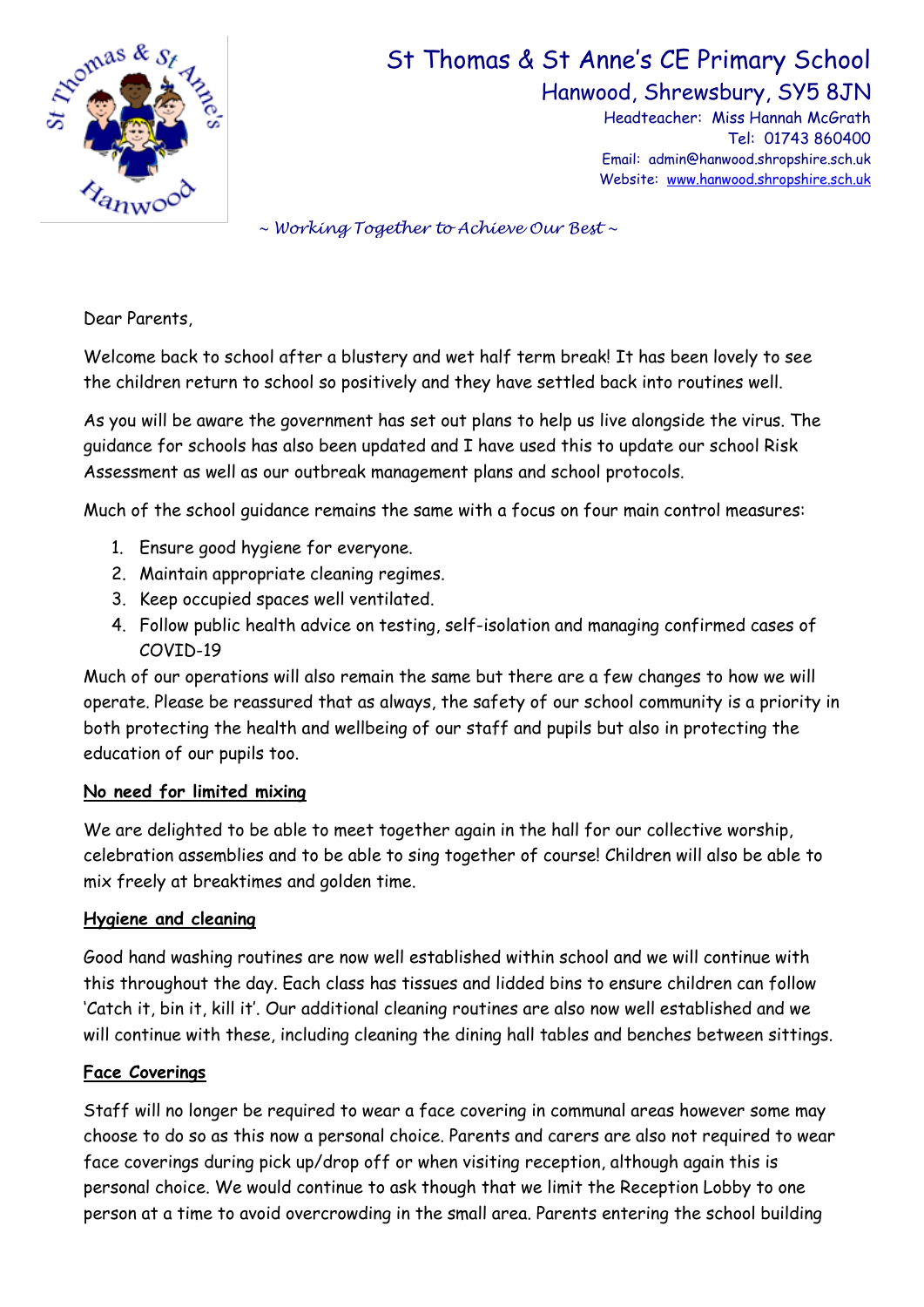will also not be required to wear a face covering but this also remains a personal choice. We will keep this under review and we will communicate any changes.

## **Ventilation**

We will continue to ensure that we strike the balance between well ventilated classrooms and comfortable learning environments. We have access in school to CO2 monitors that we are able to use to identify areas of poor ventilation so we can take action such as opening further windows.

### **Managing Positive Cases**

We will continue to manage suspected and positive cases in a similar way as before half term. The guidance indicates that the law has changed in relation to self-isolation but there is still directive on public safety. Here in school we are still following the advice [COVID-19: people](http://COVID-19:%20people%20with%20COVID-19%20and%20their%20contacts%20-%20GOV.UK%20(www.gov.uk))  [with COVID-19 and their contacts -](http://COVID-19:%20people%20with%20COVID-19%20and%20their%20contacts%20-%20GOV.UK%20(www.gov.uk)) GOV.UK (www.gov.uk) and if your child tests positive for Covid 19 on a LFD or PCR test then they will need to complete the self-isolation periods in line with government advice.

*'Children and young people with COVID-19 should not attend their education setting while they are infectious. They should take an LFD test from 5 days after their symptoms started (or the day their test was taken if they did not have symptoms) followed by another one the next*  day. If both these test results are negative, they should return to their educational setting if *they normally attend one, as long as they feel well enough to do so and do not have a temperature'.*

Please continue to inform Mrs Marshall or Mrs O'Donohue in the school office of positive tests as this will help us in monitoring cases in school. We will continue to provide remote learning for any pupil who tests positive and is well enough to complete the work.

It is very important that these isolation procedures are followed by staff and children so that the risk of transmission is kept to a minimum. We have been very fortunate not to have had major disruptions to school wide operations and I strongly believe this is testament to parents and staff following advice and guidance. If we increase the risk of infection further by allowing children and staff into school whilst still possibly infectious, we increase the risk of further staff absences. The outcome could result in us not being able to teach classes or set remote learning effectively, cancellation of trips, clubs etc as we would be unable to staff them.

#### **Contact tracing**

The new guidance has brought an end to routine contact tracing. Close contacts are no longer required to self-isolate or advised to take daily LFD tests for 7 days. Staff, children and young people should attend their education settings as usual. We would ask that if you have a confirmed case of COVID 19 within your household that you follow government advice and pay particular attention to any symptoms and if your child becomes unwell to arrange a PCR test.